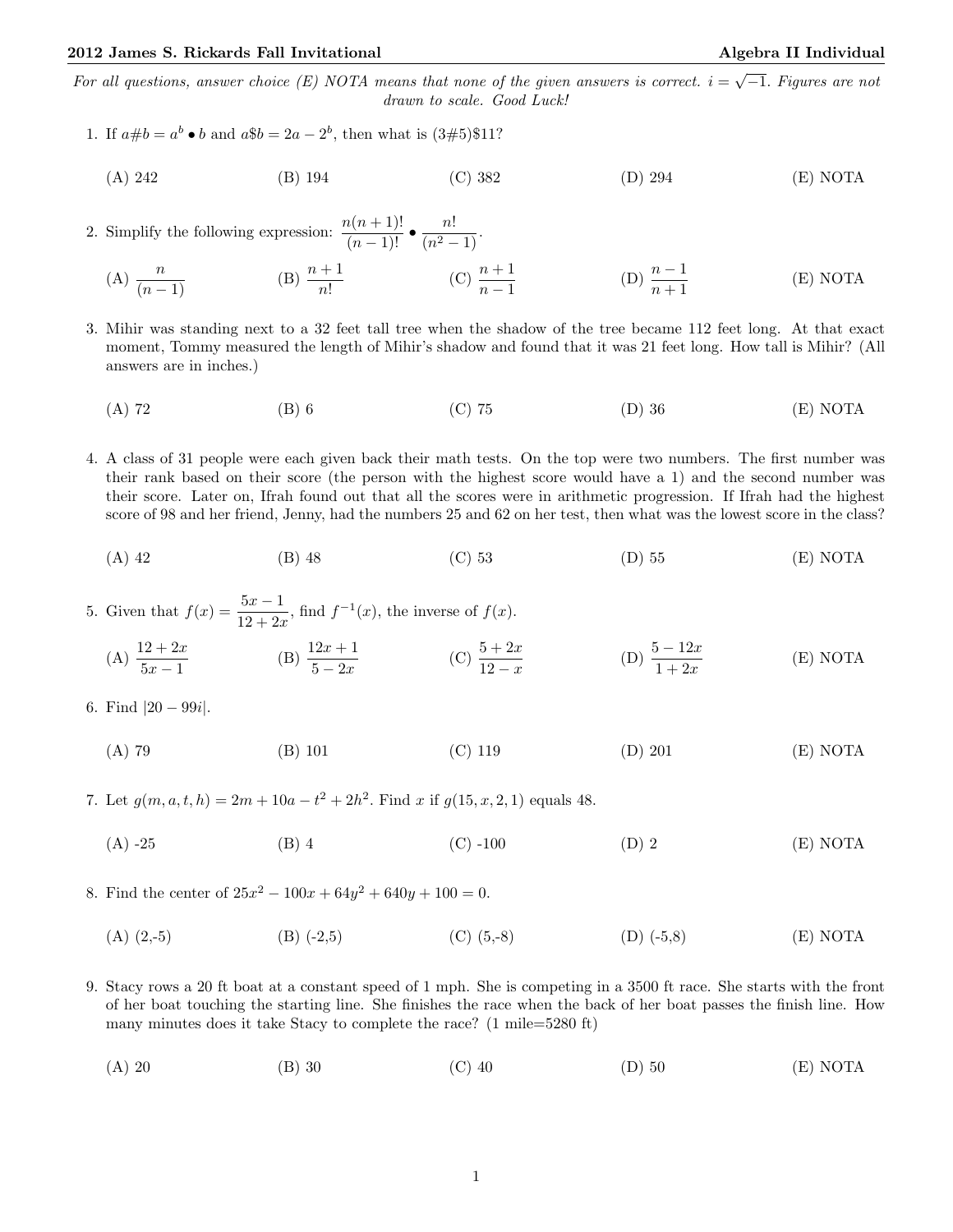2012 James S. Rickards Fall Invitational Algebra II Individual Algebra II Individual

10. If 
$$
A = \begin{bmatrix} 7 & -1 \\ 8 & 2 \end{bmatrix}
$$
,  $B = \begin{bmatrix} 1 & 0 \\ 3 & -4 \end{bmatrix}$ , and  $C = \begin{bmatrix} 2 & -1 \\ -5 & 2 \end{bmatrix}$ , find  $A \times B + C$   
\n(A)  $\begin{bmatrix} 9 & -2 \\ -16 & 9 \end{bmatrix}$  (B)  $\begin{bmatrix} 7 & -1 \\ -11 & 11 \end{bmatrix}$  (C)  $\begin{bmatrix} -22 & 2 \\ 22 & 14 \end{bmatrix}$  (D)  $\begin{bmatrix} 6 & 3 \\ 9 & -6 \end{bmatrix}$  (E) NOTA

11. The eccentricity( $e$ ) of a parabola always is

(A) 0 (B)  $0 < e < 1$  (C) 1 (D)  $e > 1$  (E) NOTA

12. Carrie bought a pack of gum and a bottle of water at a café in Boston. The total cost was \$2.25. Carrie only had pennies, dimes, and quarters to pay for her bill. In how many ways could Carrie have paid her bill?

(A) 120 (B) 100 (C) 60 (D) 50 (E) NOTA

13. Find the minimum value of  $\log_2(x^3 - 7x^2 + 19x - 13) - \log_2(x - 1)$ .

(A) 5 (B) 4 (C) 3 (D) 2 (E) NOTA

14. Find the value of  $A^2 + 2AB + B^2$  if  $\frac{2x-5}{x^2-2x-8} = \frac{A}{x+1}$  $\frac{A}{x+2} + \frac{B}{x-1}$  $\frac{D}{x-4}.$ 

(A) 4 (B)  $\frac{13}{4}$  (C)  $\frac{5}{2}$ (D)  $\frac{3}{2}$ (E) NOTA

15. Find the sum of the following infinite geometric sequence,  $\frac{2}{3} + \frac{2}{9}$  $\frac{2}{9} + \frac{2}{27}$  $rac{2}{27} + \frac{2}{81}$  $\frac{2}{81} + ...$ 

- (A)  $\frac{1}{2}$ (B)  $\frac{15}{16}$ (C)  $\frac{3}{8}$ (D)  $\frac{13}{15}$ (E) NOTA
- 16. Ms. Funk gave Carolyn a math problem for her birthday present. The problem asked Carolyn to find the slopes of the asymptotes of the conic  $16x^2 - 256x - 25y^2 - 100y + 924 = 400$ . Carolyn needs your help. What are the slopes of the asymptotes?
	- $(A) \pm \frac{4}{5}$ 5  $(B) \pm \frac{2}{3}$  $\frac{2}{3}$  (C)  $\pm \frac{1}{3}$ 3  $(D) \pm \frac{2}{5}$ 5 (E) NOTA
- 17. What is the third term when  $(2\sqrt{2}x 5)$ √  $(3y)^6$  is expanded and like terms are added?
	- $(A) 72000x^4y^2$ (B)  $-120000x^3y^3$  (C)  $38400x^4y^2$  $(D)$  –37500 $x^3y^3$ (E) NOTA
- 18. How many of the following functions are even functions?
	- $f(x) = 5^{x^2}$ •  $f(x) = \frac{1}{x^2 - 5}$ •  $f(x) = x^3 - x$ •  $f(x) = 3^x$ (A) 0 (B) 1 (C) 2 (D) 3 (E) NOTA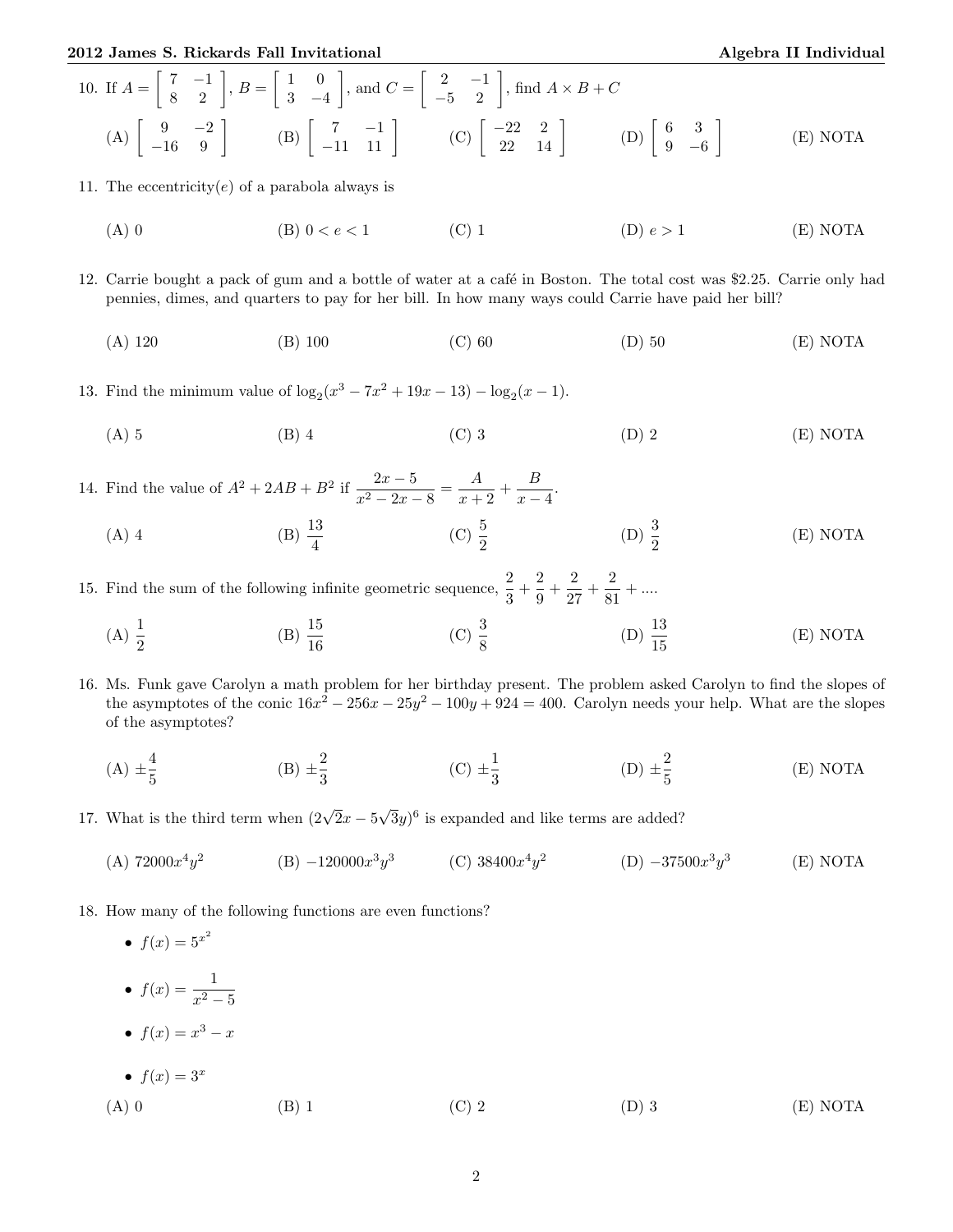19. Find  $16x + 25y + 36z$  if

$$
x + 4y + 9z = 10
$$
  
\n
$$
4x + 9y + 16z = 120
$$
  
\n
$$
9x + 16y + 25z = 1230
$$
  
\n(A) 12340 (B) 10201 (C) 6770 (D) 3340 (E) NOTA

20.  $\alpha$ ,  $\beta$ , and  $\Omega$  are the roots of  $6x^3 - 49x^2 + 46x + 21 = 0$ . What is  $\alpha^2 + \beta^2 + \Omega^2$ ?

(A) 
$$
\frac{2401}{36}
$$
 \t\t (B)  $\frac{2125}{36}$  \t\t (C)  $\frac{1849}{36}$  \t\t (D)  $\frac{1573}{36}$  \t\t (E) NOTA

21. What is  $\frac{x + }{ }$ √  $x^2-1$  $x \frac{v}{\sqrt{2}}$  $\frac{x^2-1}{x^2-1} - \frac{x-1}{x+1}$ √  $x^2-1$  $x +$  $\frac{v}{\sqrt{2}}$  $\frac{x^2 - 1}{x^2 - 1}$ , when  $x = \frac{2}{\sqrt{2}}$  $\overline{\overline{2}}$ ? (A)  $2\sqrt{2}$ 2 (B)  $4\sqrt{2}$  (C)  $6\sqrt{2}$ (C)  $6\sqrt{2}$  (D)  $8\sqrt{2}$ 2 (E) NOTA

22. What is the remainder when  $x^4 + 2x^3 - 13x^2 - 14x + 24$  is divided by  $(x + 5)$ ?

- (A) 504 (B) 496 (C) 256 (D) 144 (E) NOTA
- 23. Stephen's music store has CDs and DVDs on sale this week. All CDs cost the same and all DVDs cost the same. Awnish bought 3 CDs and 5 DVDs for \$15.44. Teja bought 4 CDs and 7 DVDs for \$21.37. How much does one DVD cost?
	- (A) \$1.23 (B) \$1.44 (C) \$2.35 (D) \$2.50 (E) NOTA

24. Let 
$$
f(x) = n^2 - 3n + 6
$$
. Evaluate  $\sum_{n=0}^{16} f(n)$ .  
(A) 1190 (B) 2274 (C) 3351 (D) 4461 (E) NOTA

- 25. Using Descartes' Rule of Signs, find the maximum number of possible negative solutions of  $2x^6 + 5x^4 x^3 12x^2 +$  $23x - 30 = 0.$ 
	- (A) 0 (B) 1 (C) 2 (D) 3 (E) NOTA

26. Simplify:  $2^{\log_4 16} + 3^{\log_4 16}$  $\frac{1}{14}$  –  $5^{\log_{\sqrt{5}}2}$ .

(A) 65 (B) 59 (C) 73 (D) 44 (E) NOTA